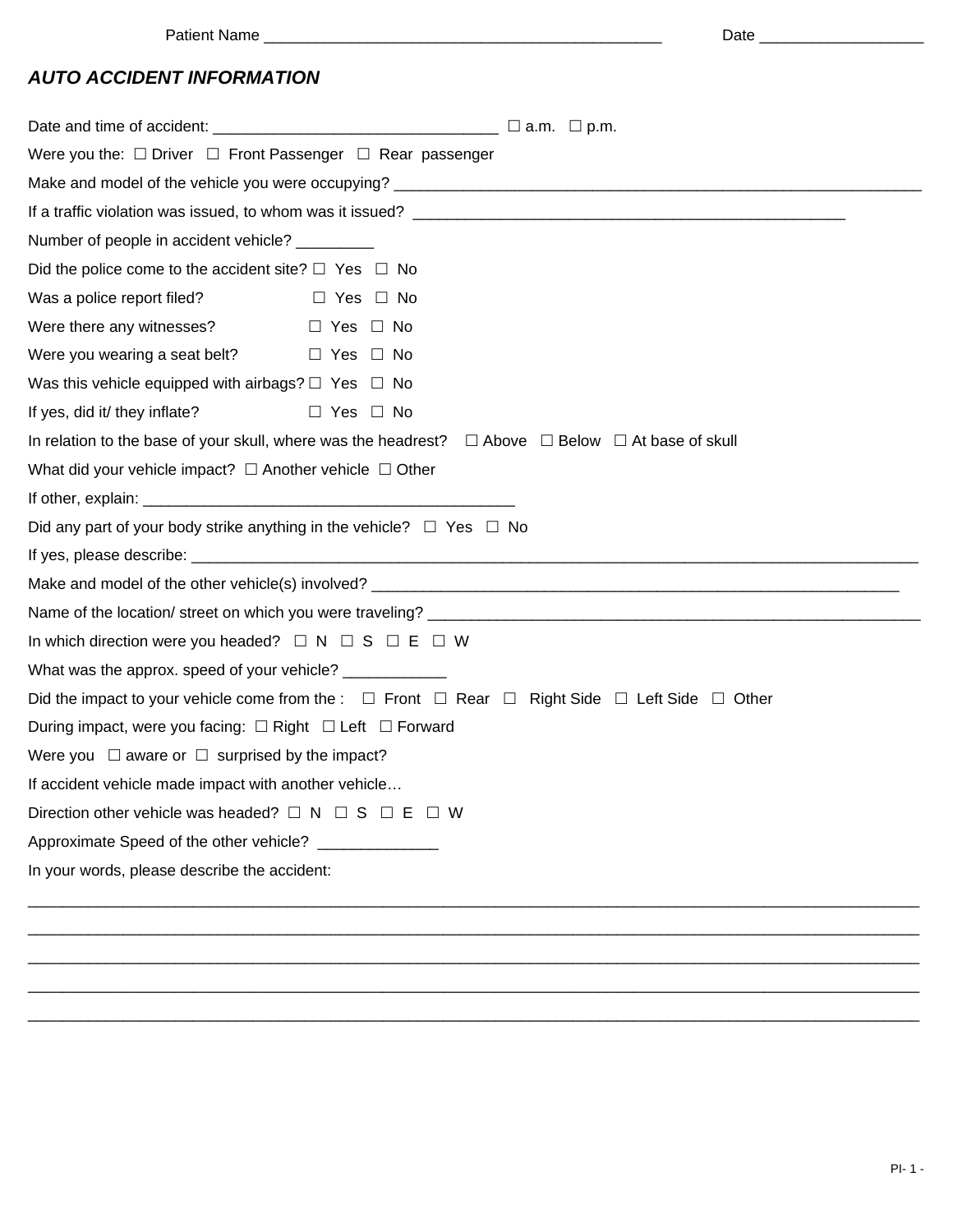Patient Name \_\_\_\_\_\_\_\_\_\_\_\_\_\_\_\_\_\_\_\_\_\_\_\_\_\_\_\_\_\_\_\_\_\_\_\_\_\_\_\_\_\_\_\_\_\_ Date \_\_\_\_\_\_\_\_\_\_\_\_\_\_\_\_\_\_\_

| ۰.<br>.<br>×<br>× | ۰. |
|-------------------|----|
|-------------------|----|

## *After Injury*

| Did accident render you unconscious? $\Box$ Yes $\Box$ No                |                                               |                                                                            |                                                                                    |                        |
|--------------------------------------------------------------------------|-----------------------------------------------|----------------------------------------------------------------------------|------------------------------------------------------------------------------------|------------------------|
|                                                                          |                                               |                                                                            |                                                                                    |                        |
|                                                                          |                                               |                                                                            |                                                                                    |                        |
|                                                                          |                                               | Have you gone to a hospital or seen any other Doctor? $\Box$ Yes $\Box$ No |                                                                                    |                        |
|                                                                          |                                               |                                                                            | When did you go? $\Box$ Just after accident $\Box$ The next day $\Box$ 2 days plus |                        |
| How did you get there? $\Box$ Ambulance $\Box$ Private transportation    |                                               |                                                                            |                                                                                    |                        |
|                                                                          |                                               |                                                                            |                                                                                    |                        |
| Was he/she a: $\square$ D.C. $\square$ M.D $\square$ D.O $\square$ D.D.S |                                               |                                                                            |                                                                                    |                        |
|                                                                          |                                               |                                                                            |                                                                                    |                        |
|                                                                          |                                               |                                                                            |                                                                                    |                        |
|                                                                          | Were X-Rays taken? $\square$ Yes $\square$ No |                                                                            |                                                                                    |                        |
|                                                                          |                                               |                                                                            |                                                                                    |                        |
|                                                                          | Was medication prescribed?                    | $\Box$ Yes $\Box$ No                                                       |                                                                                    |                        |
| Have you been able to work since this injury? $\square$ Yes $\square$ No |                                               |                                                                            |                                                                                    |                        |
|                                                                          |                                               | Are your work activities restricted as a result of this injury?            | $\Box$ Yes $\Box$ No                                                               |                        |
|                                                                          |                                               | Indicate the symptoms that are a result of this accident:                  |                                                                                    |                        |
| $\Box$                                                                   | <b>Dizziness</b>                              | $\Box$ Difficulty Sleeping                                                 | $\Box$ Jaw problems                                                                | $\Box$ Nausea          |
| $\Box$                                                                   | Memory loss                                   | $\Box$ Irritability                                                        | $\Box$ Arms/ shoulder pain                                                         | $\Box$ Back pain       |
| $\Box$                                                                   | Headache(s)                                   | $\Box$ Fatigue                                                             | $\Box$ Numb hands/                                                                 | $\Box$ Lower back pain |
| $\Box$                                                                   | <b>Blurred vision</b>                         | $\Box$ Tension                                                             | fingers                                                                            | $\Box$ Back stiffness  |
| $\Box$                                                                   | Buzzing in ear                                | $\Box$ Neck pain                                                           | $\Box$ Chest pain                                                                  | $\Box$ Leg pain        |
| $\Box$                                                                   | Ears ringing                                  | $\Box$ Neck stiff                                                          | $\Box$ Shortness of breath                                                         | $\Box$ Numb feet/ toes |
|                                                                          |                                               |                                                                            | $\Box$ Stomach upset                                                               |                        |
| $\Box$ Other $\Box$                                                      |                                               |                                                                            |                                                                                    |                        |
|                                                                          |                                               |                                                                            |                                                                                    |                        |

Is your condition getting worse?  $\Box$  Yes  $\Box$  No  $\Box$  Constant  $\Box$  Comes and goes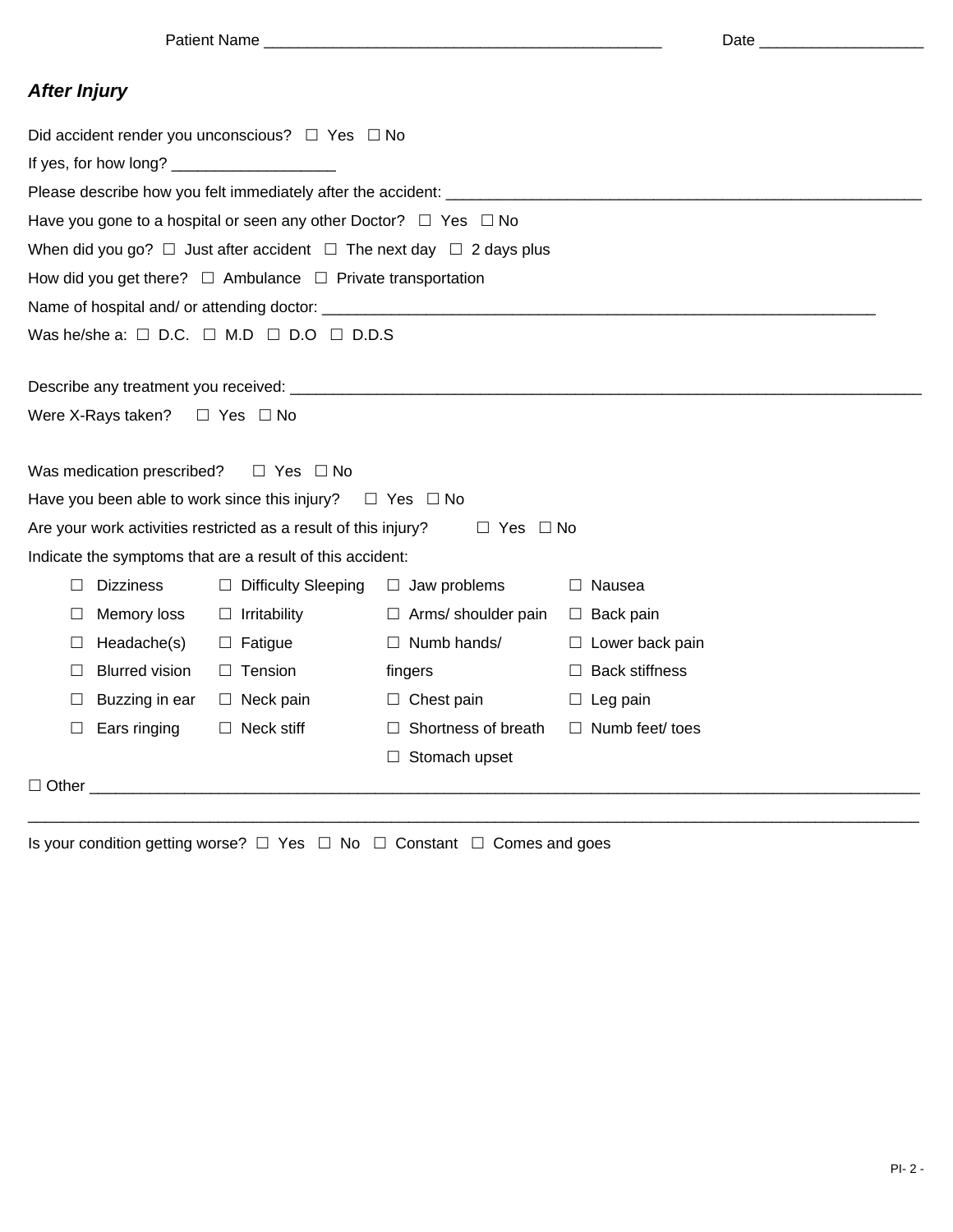Indicate your degree of comfort while performing the following activities:

|                  | Comfortable | Uncomfortable | Painful      |
|------------------|-------------|---------------|--------------|
|                  | Ш           | H             | ΙI           |
|                  | $\Box$      |               |              |
| Lying on stomach | $\perp$     |               |              |
|                  | Ш           |               |              |
|                  | П           | $\Box$        | П            |
|                  | Ш           |               |              |
|                  | $\Box$      |               | $\mathsf{L}$ |
|                  | ⊔           |               |              |
|                  | П           | П             |              |
|                  | Ш           |               |              |
|                  | $\Box$      |               |              |
|                  | $\Box$      | $\mathsf{L}$  | П            |
|                  | □           | П             | $\Box$       |
|                  | □           | П             | $\mathsf{L}$ |
|                  | $\Box$      |               |              |
|                  | IJ          | $\Box$        |              |

Have you retained an attorney:  $\Box$  Yes  $\Box$  No

If yes, whom? \_\_\_\_\_\_\_\_\_\_\_\_\_\_\_\_\_\_\_\_\_\_\_\_\_\_\_\_\_\_\_\_\_\_\_\_\_\_\_\_\_\_\_\_\_\_\_\_\_\_\_\_\_\_\_\_\_\_\_\_\_\_\_\_\_

His/ Her phone #:\_\_\_\_\_\_\_\_\_\_\_\_\_\_\_\_\_\_\_\_\_\_\_\_\_\_\_\_\_\_\_\_\_\_\_\_\_\_\_\_\_\_\_\_\_\_\_\_\_\_\_\_\_\_\_\_\_\_\_\_\_\_

## *Recovery*

How many hours are in your normal workday? \_\_\_\_\_\_\_\_\_\_\_\_\_\_\_\_

Please indicate on your daily job duties and any activities, which you are occasionally asked to perform.

| $\Box$ Standing | <b>Driving</b>  | $\Box$ Operating equipment |  |
|-----------------|-----------------|----------------------------|--|
| Sitting         | Twisting        | Work with arms above       |  |
| Walking         | $\Box$ Crawling | head                       |  |
| Lifting         | Bending         | <b>Typing</b>              |  |
|                 |                 | Stooping                   |  |
|                 |                 |                            |  |

 $\Box \text{ Other } \_\_\_\_\_\_\_ \_ \_ \_ \_ \_ \_ \_ \_ \_$